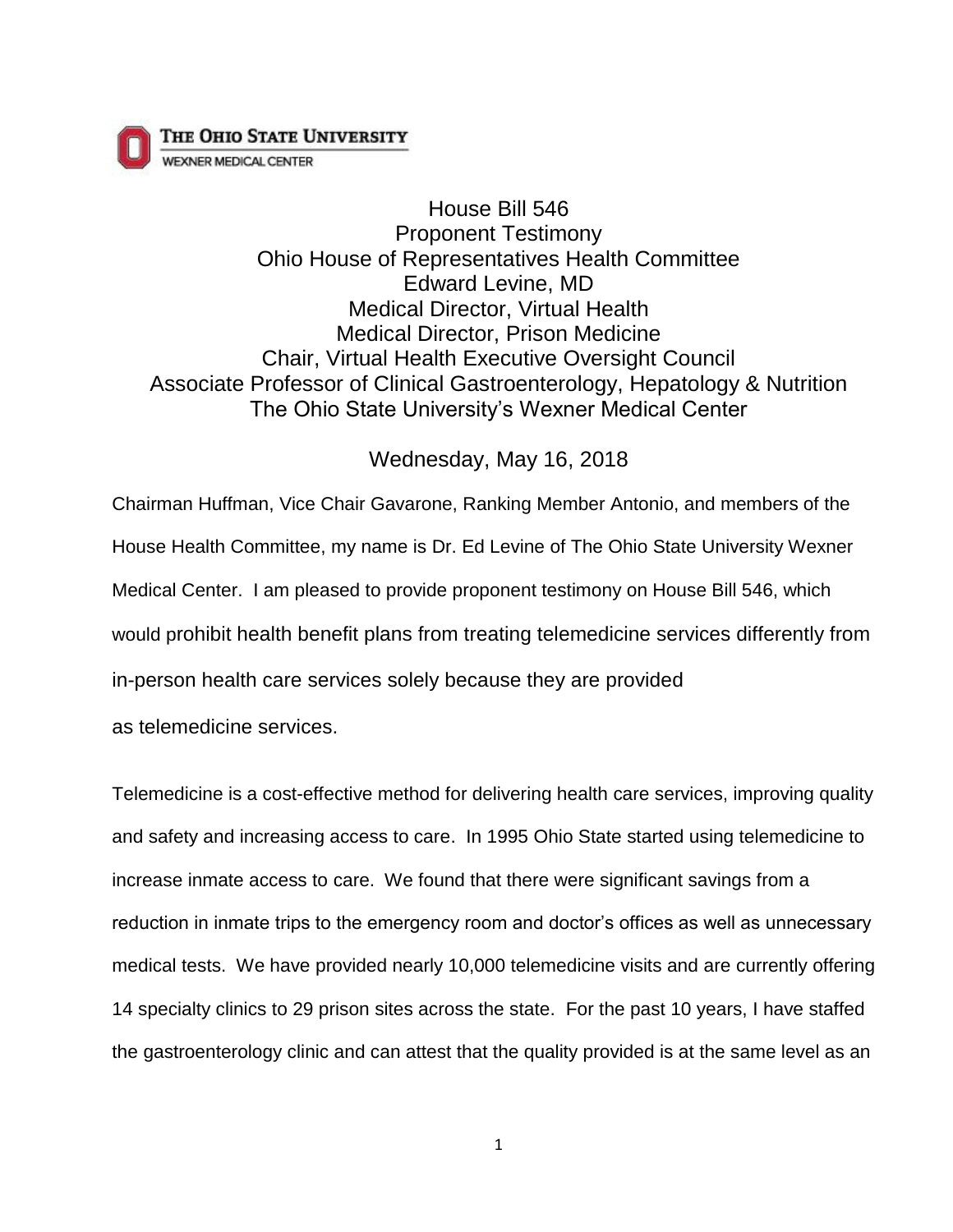in person visit. Most recently I was interviewed by NPR because The Ohio State University's Wexner Medical Center is viewed nationally as a leader in prison telemedicine.

The Ohio State University Wexner Medical Center is a Comprehensive Stroke Center – offering the highest level of stroke prevention, treatment and rehabilitation. As such, in 2011 we received the Ohio Department of Health's TeleReach grant to start a telestroke network to address disparities in stroke care. Telestroke has expanded throughout the state so that today, regardless of where you live, you have access to timely and evidence based stroke care. This has increased quality of life, decreased the need for rehabilitation and extended care and has also decreased the need for emergent air or ground transport. The value of telestroke has been recognized by CMS and starting in 2019, Medicare will cover telestroke regardless of a hospital's rural designation.

In 2013, Ohio State psychiatrists began providing tele behavioral health services for emergency department patients. Timely patient evaluation decreases length of stay, prevents escalation of psychiatric issues, and increases the number of patients that can be discharged to home instead of being admitted to a psychiatric facility.

Last year our primary care physicians started offering follow up video visits for established patients. Patients appreciate the convenience of these visits that address a variety of conditions. Telemedicine also can save patients money as compared to coming to an in person visit, as it may save them the cost of gas, parking, lost wages and/or childcare which for some patients is not insignificant. We are now prioritizing the rollout to Emergency Department providers and other subspecialists to prevent unnecessary ED visits or hospital admissions.

2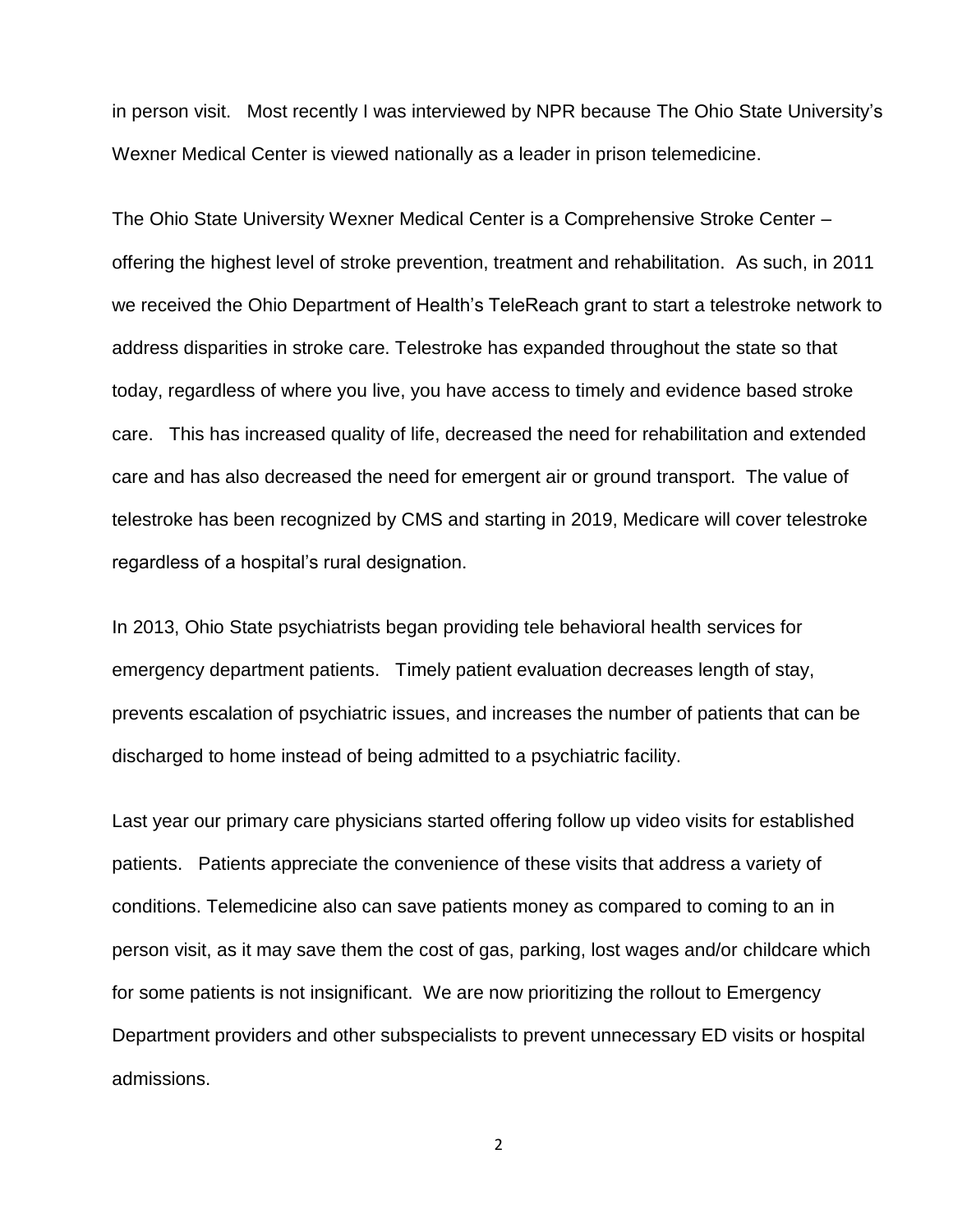Our primary care providers (PCPs) now have access to electronic consultation keeping them as the coordinator of the patient's care with timely access to subspecialty providers. An example of this is with teledermatology. The PCP securely sends the dermatologist pictures of the skin lesion along with answers to targeted questions and exported medical record information. The dermatologist is able to identify if the condition is benign, make recommendations for treatment, and or fast tracks the patient for an in person evaluation and biopsy. This efficient triage prevents unnecessary delays in care. Pulmonary and Gastroenterology are also providing these services. Subspecialty eConsults give PCPs more immediate feedback and the patient gets more timely access to subspecialty opinions.

Other services in some phase of implementation include tele hepatology, high risk obstetrics, congestive heart failure, palliative care and otolaryngology (so known as ENT).

OSU's College of Nursing is also leading the way in the use of telehealth among advanced practice registered nurses. The College currently provides primary care to students, faculty and staff at the OSU Lima branch campus, filling an unmet need for services at that location. In addition, the College is training advance practice nursing students in telehealth.

For these services to be sustainable, to be able to add additional services to meet the needs of regional communities, and for the state of Ohio to truly realize the value of telemedicine, parity must be achieved.

Not having a uniform payment policy is a barrier to using telemedicine to manage a population and to lower the cost of care. While Medicare and Medicaid provide some level of telemedicine coverage, private payers in Ohio have not consistently embraced the need for

3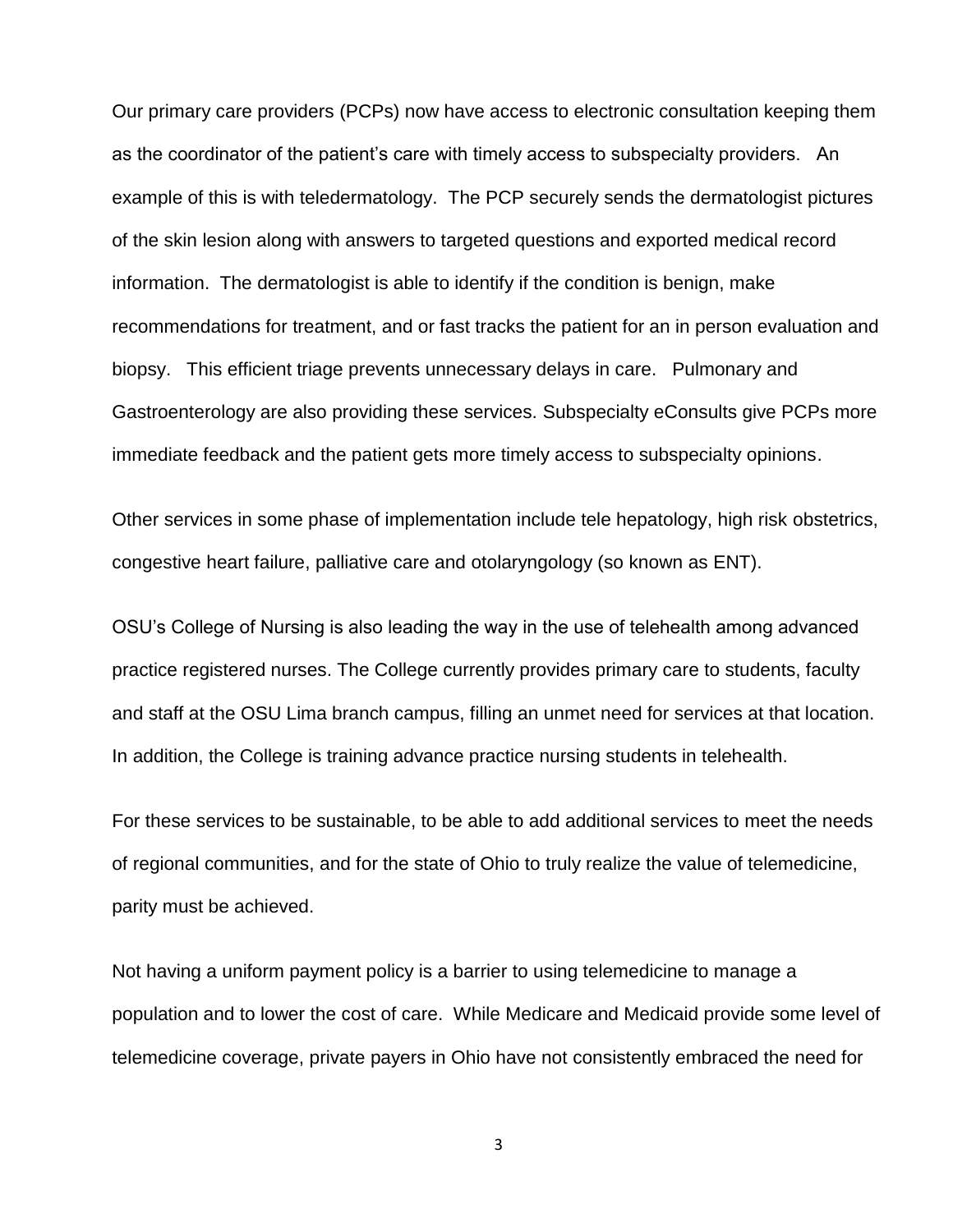telemedicine reimbursement. The challenges Ohio State's Wexner Medical Center faces surrounding payer reimbursement include:

- Payers not reimbursing for telemedicine at all
- One payer does reimburse but follows Medicare guidelines. This means reimbursement at a given location may change year to year. It also means that based on location there may be no reimbursement even when the community doesn't have the needed specialists or subspecialists.
- Payers that include telemedicine as part of comprehensive primary care payments do not provide reimbursement for these separate and distinct services. While this may be tolerable for primary care, it does not address access to specialist and subspecialists.
- Restrictions based on location and type of provider
- Restrictions on location of patient.

The language in HB 546 aligns Ohio with other states by requiring a health benefit plan to cover telemedicine services on the same basis and to the same extent that the plan covers in-person health services. It does not increase covered services or require specific reimbursement, but explicitly recognizes telemedicine as a way to deliver covered services.

In summary, telemedicine improves access to clinical experts; helps mitigate health disparities across communities; and saves costs related to improper care, unnecessary admissions, extended hospital stays, and transportation. It stimulates the economy in small communities and allows patients to stay with their family in their local community.